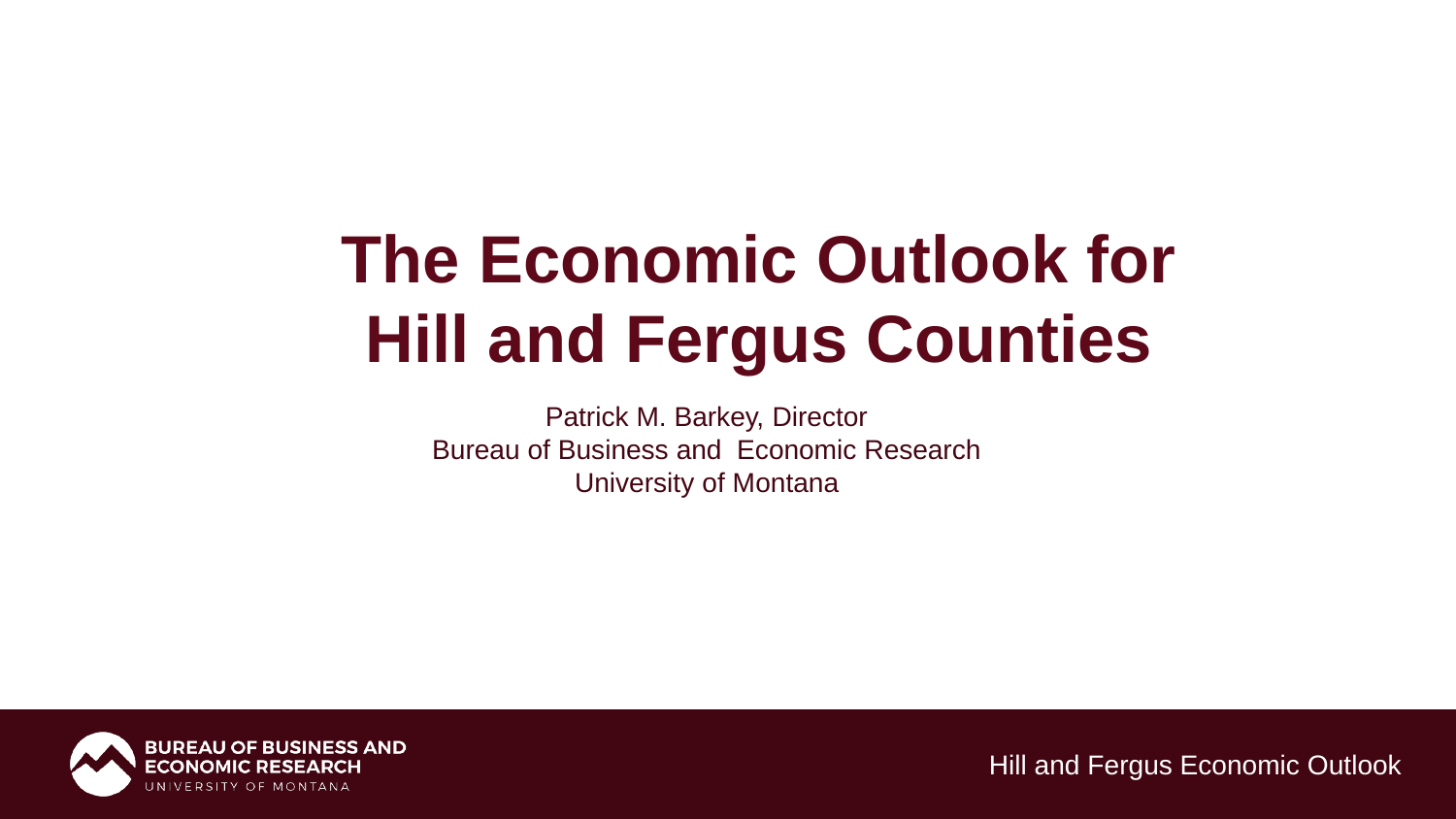# **Hill County Profile**

| <b>Indicator</b> |                                                                  | <b>Value</b> | <b>State</b><br><b>Rank</b> |
|------------------|------------------------------------------------------------------|--------------|-----------------------------|
|                  | <b>Total Population, 2019</b>                                    | 16,484       | 12                          |
|                  | Percent change since 2010                                        | 2.4%         | 24                          |
|                  | Median age                                                       | 34.3         | 51                          |
|                  | Percent Aged 65 or Older                                         | 14.5%        |                             |
|                  | <b>Percent with Bachelors</b><br>Degree or Higher (Age 25+)      | 25.4%        | 22                          |
|                  | <b>Percent without Health</b><br><b>Insurance Coverage, 2018</b> | 12.1%        | 25                          |

Source: U.S. Census Bureau

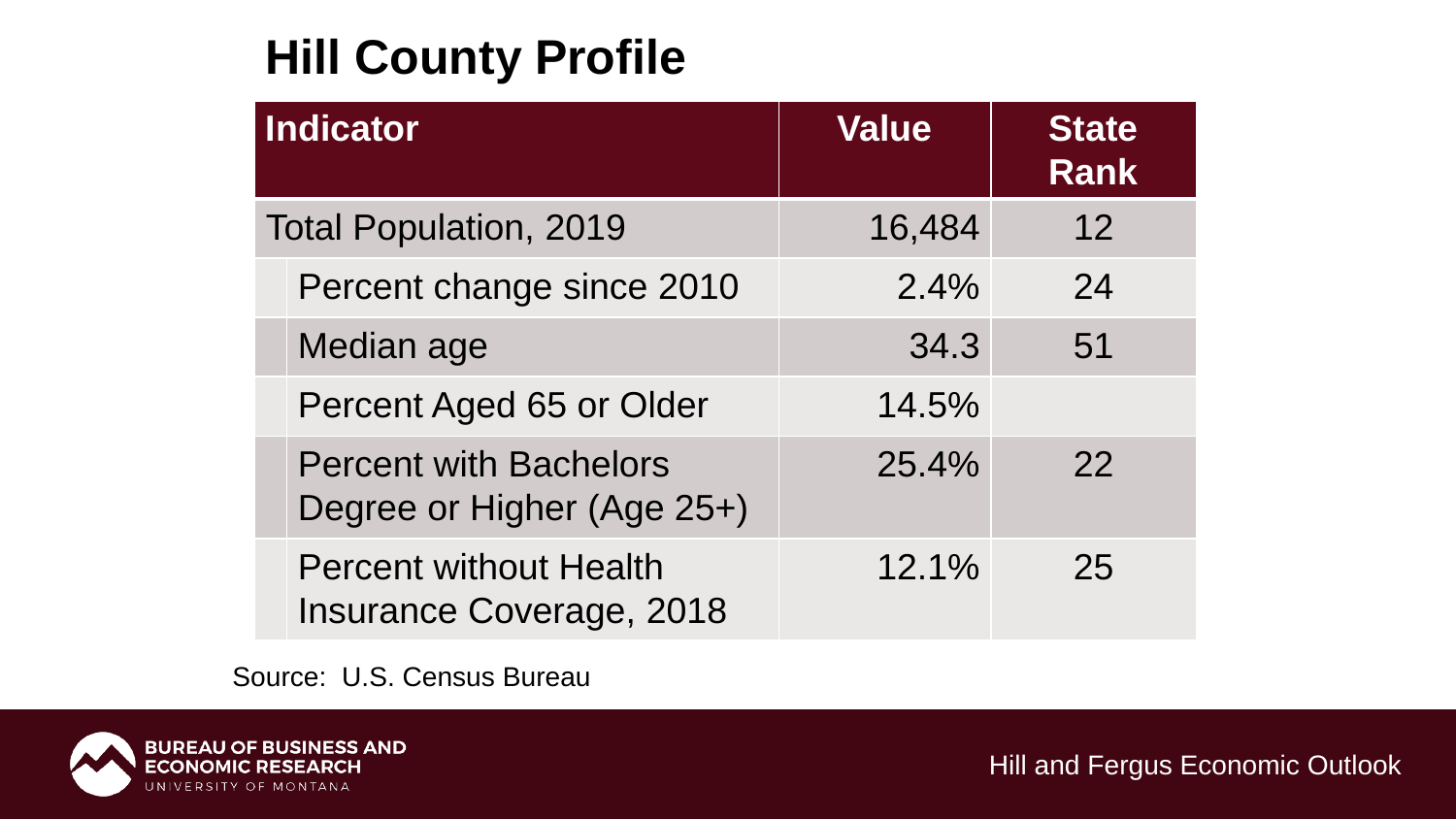# **Hill County Profile**

| <b>Indicator</b> |                                          | <b>Value</b> | <b>State</b><br><b>Rank</b> |
|------------------|------------------------------------------|--------------|-----------------------------|
|                  | Earnings per Job, 2019                   | \$48,535     | 13                          |
|                  | Construction                             | \$54,266     | 17                          |
|                  | Manufacturing                            | \$21,000     | 31                          |
|                  | <b>Retail Trade</b>                      | \$32,837     | 18                          |
|                  | <b>Information</b>                       | \$74,103     | 1                           |
|                  | <b>Transportation and</b><br>Warehousing | \$110,421    |                             |

Source: U.S. Bureau of Economic Analysis

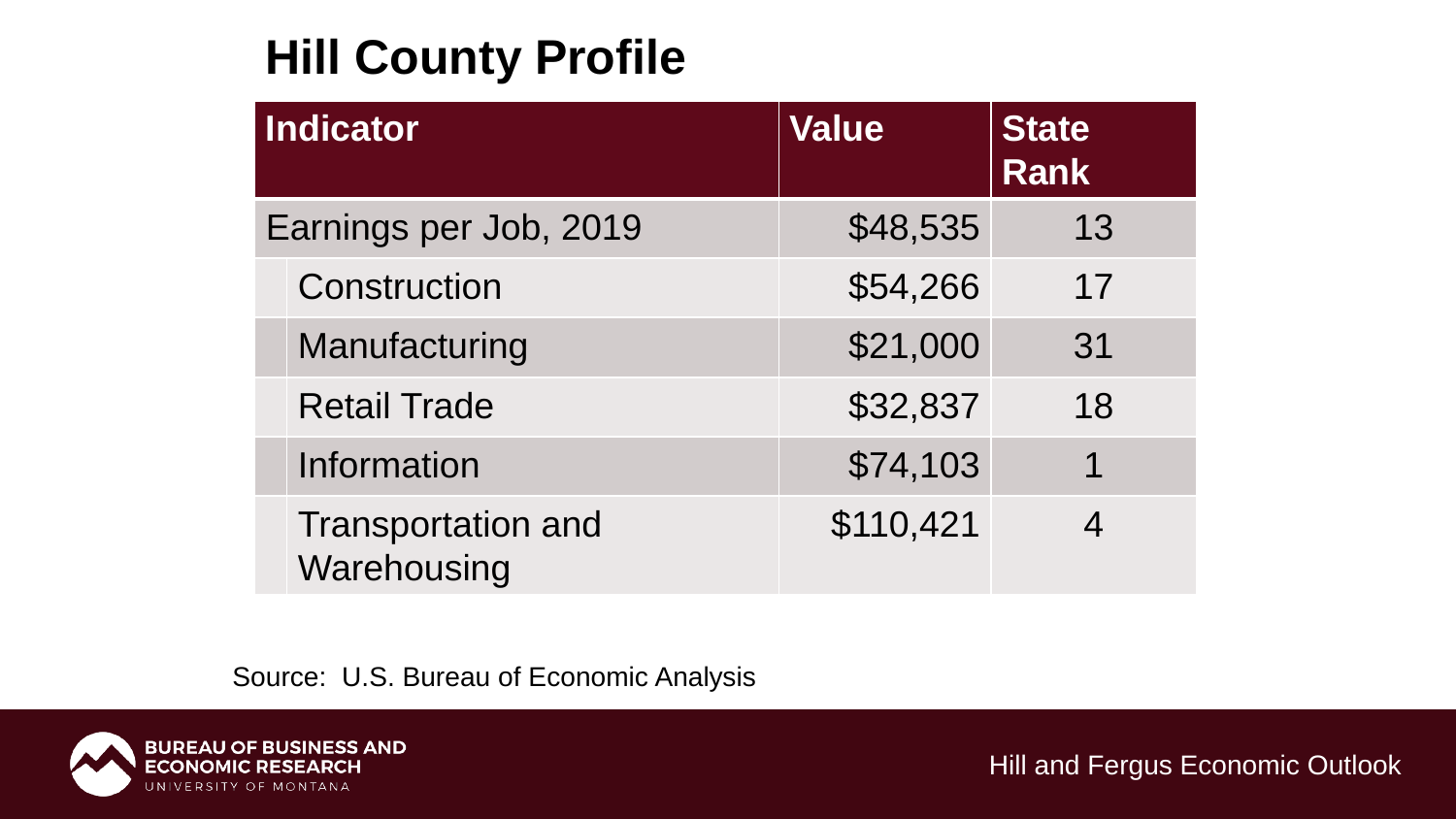# **Fergus County Profile**

| <b>Indicator</b> |                                                                  | <b>Value</b> | <b>State</b><br><b>Rank</b> |
|------------------|------------------------------------------------------------------|--------------|-----------------------------|
|                  | <b>Total Population, 2019</b>                                    | 11,050       | 18                          |
|                  | Percent change since 2010                                        | $-4.6%$      | 51                          |
|                  | Median age                                                       | 45.3         | 31                          |
|                  | Percent Aged 65 or Older                                         | 23.2%        |                             |
|                  | <b>Percent with Bachelors</b><br>Degree or Higher (Age 25+)      | 29.1%        | 14                          |
|                  | <b>Percent without Health</b><br><b>Insurance Coverage, 2018</b> | 12.7%        | 20                          |

Source: U.S. Census Bureau

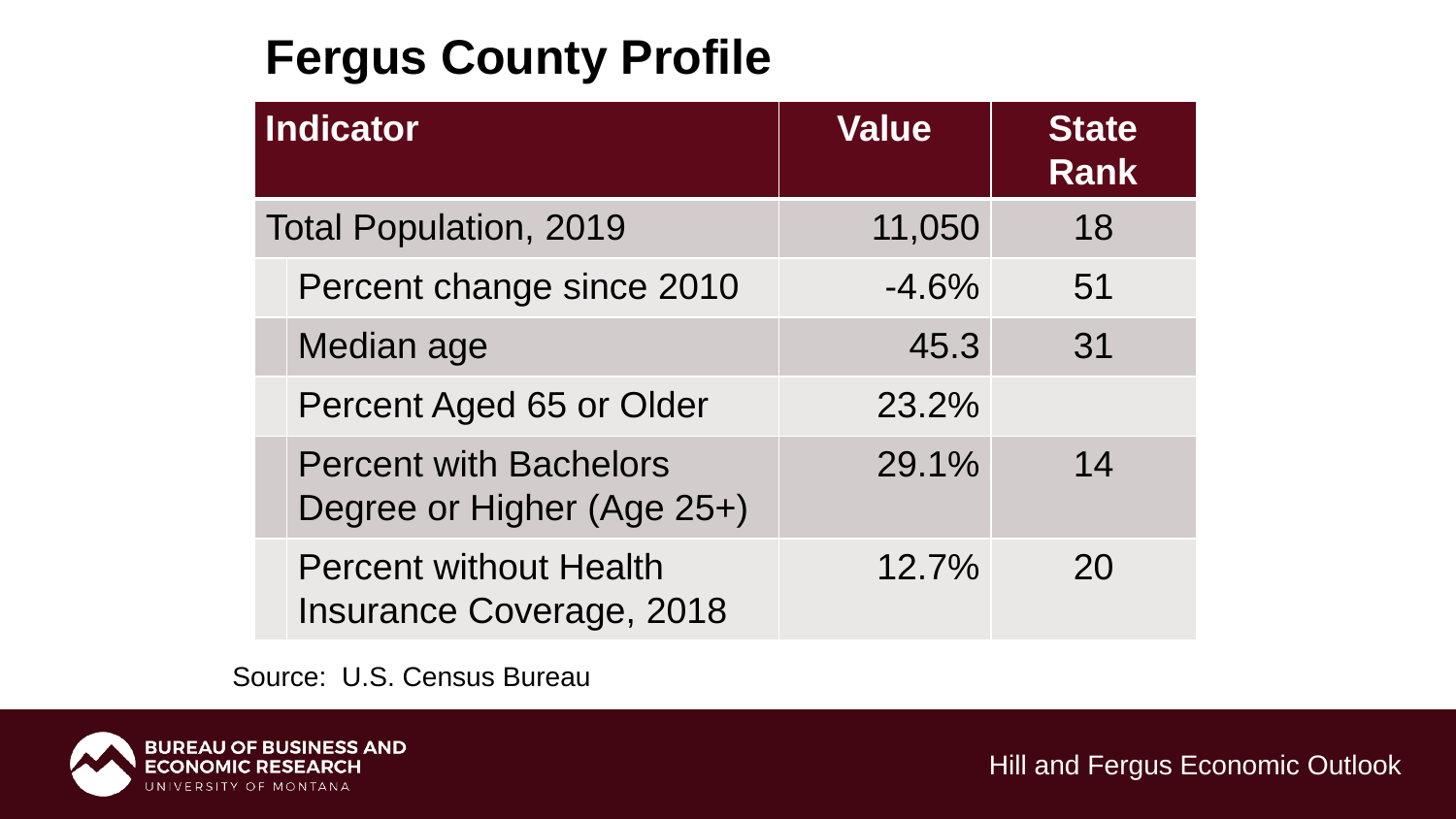# **Fergus County Profile**

| Indicator                 | <b>Value</b> | <b>State</b><br><b>Rank</b> |
|---------------------------|--------------|-----------------------------|
| Earnings per Job, 2019    | \$39,651     | 31                          |
| Construction              | \$74,792     | 1                           |
| Manufacturing             | \$53,040     | 9                           |
| <b>Retail Trade</b>       | \$30,435     | 26                          |
| <b>Proprietors Income</b> | \$16,686     | 36                          |
| Information               | \$31,129     | 28                          |

Source: U.S. Bureau of Economic Analysis

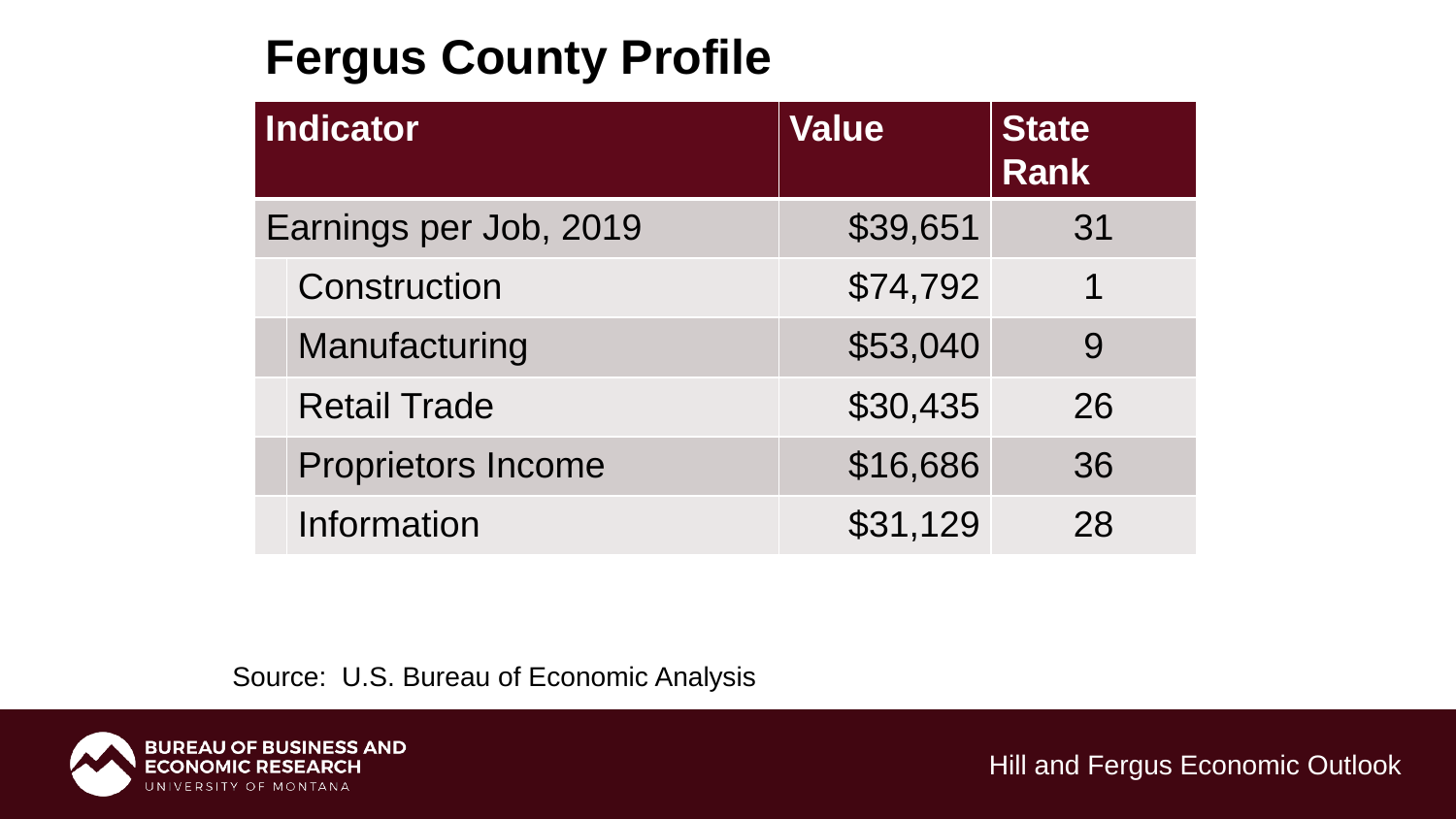# **Drivers of Economic Activity**

**Percent Share of Income in Basic Industries, Hill County**

| Telecommunications,<br>8%                                      |
|----------------------------------------------------------------|
| Fed. Govt., 13%                                                |
| State Govt., 12%<br>Travel,<br>Other, 5%<br>Ag. & Related, 26% |
| Railroad, 36%                                                  |

Source: U.S. Bureau of Economic Analysis and BBER

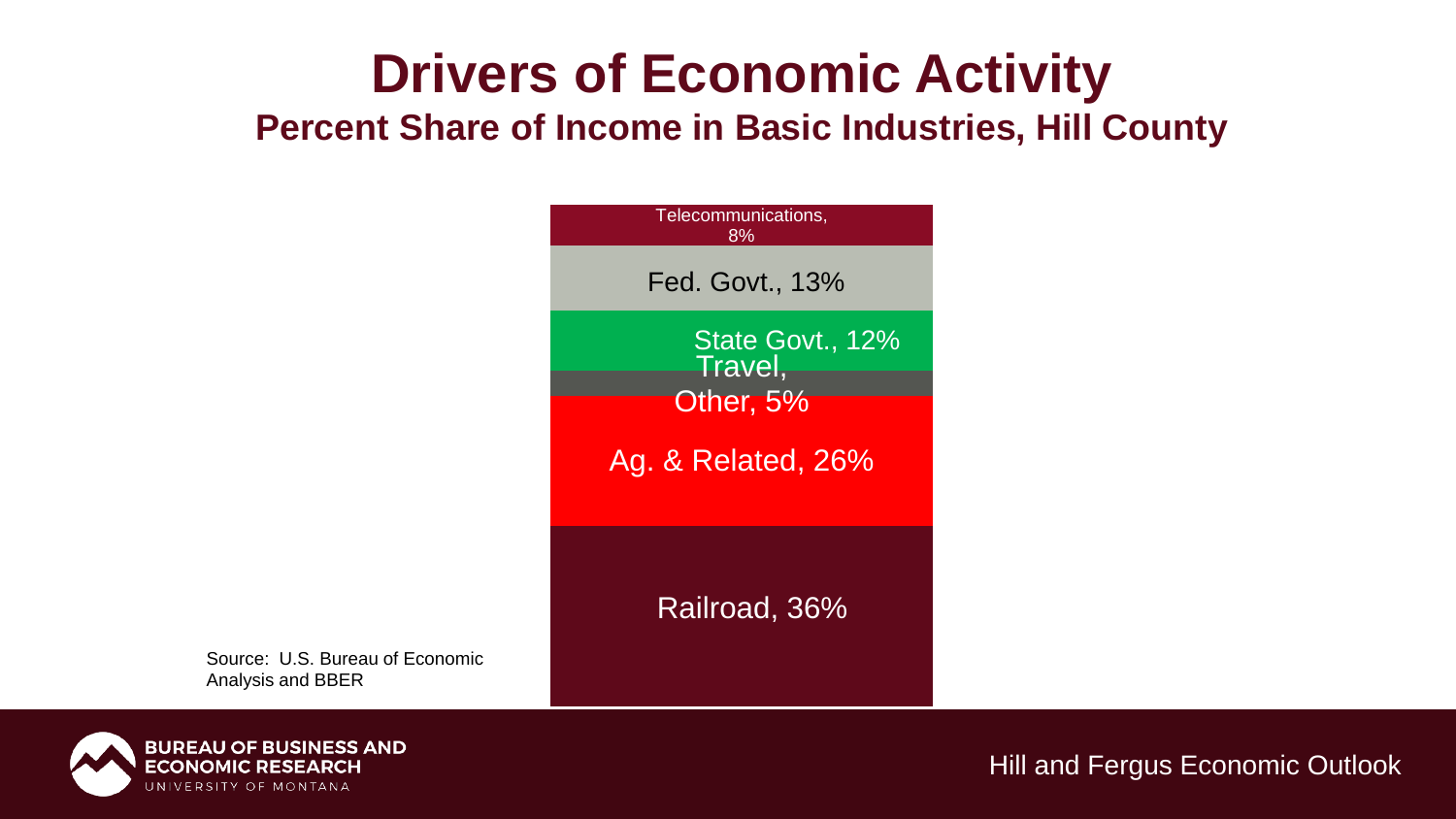# **Drivers of Economic Activity**

#### **Percent Share of Income in Basic Industries, Fergus County**



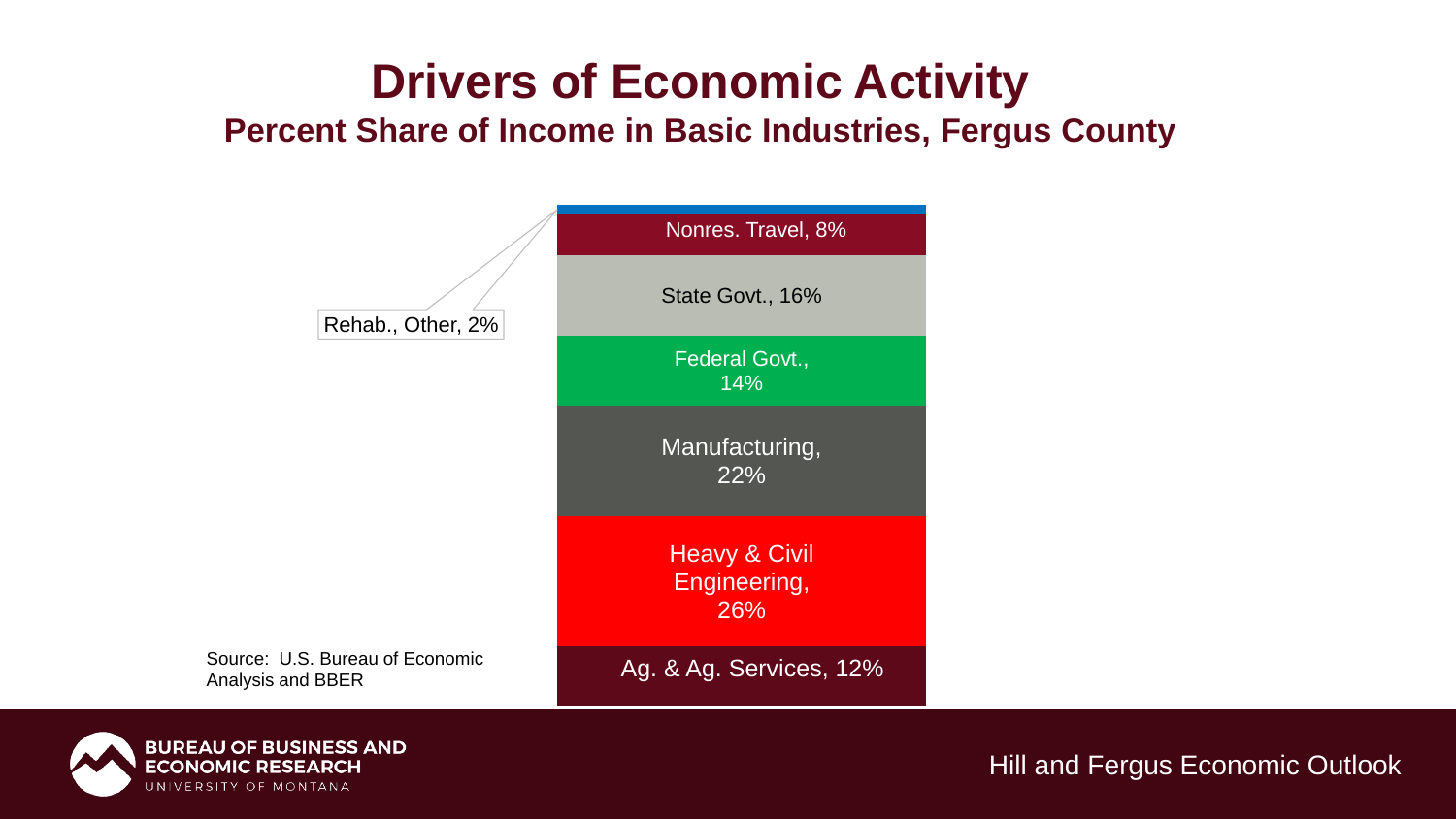### **Hill County Covid-19 Declines Concentrated in Hotels and Restaurants**



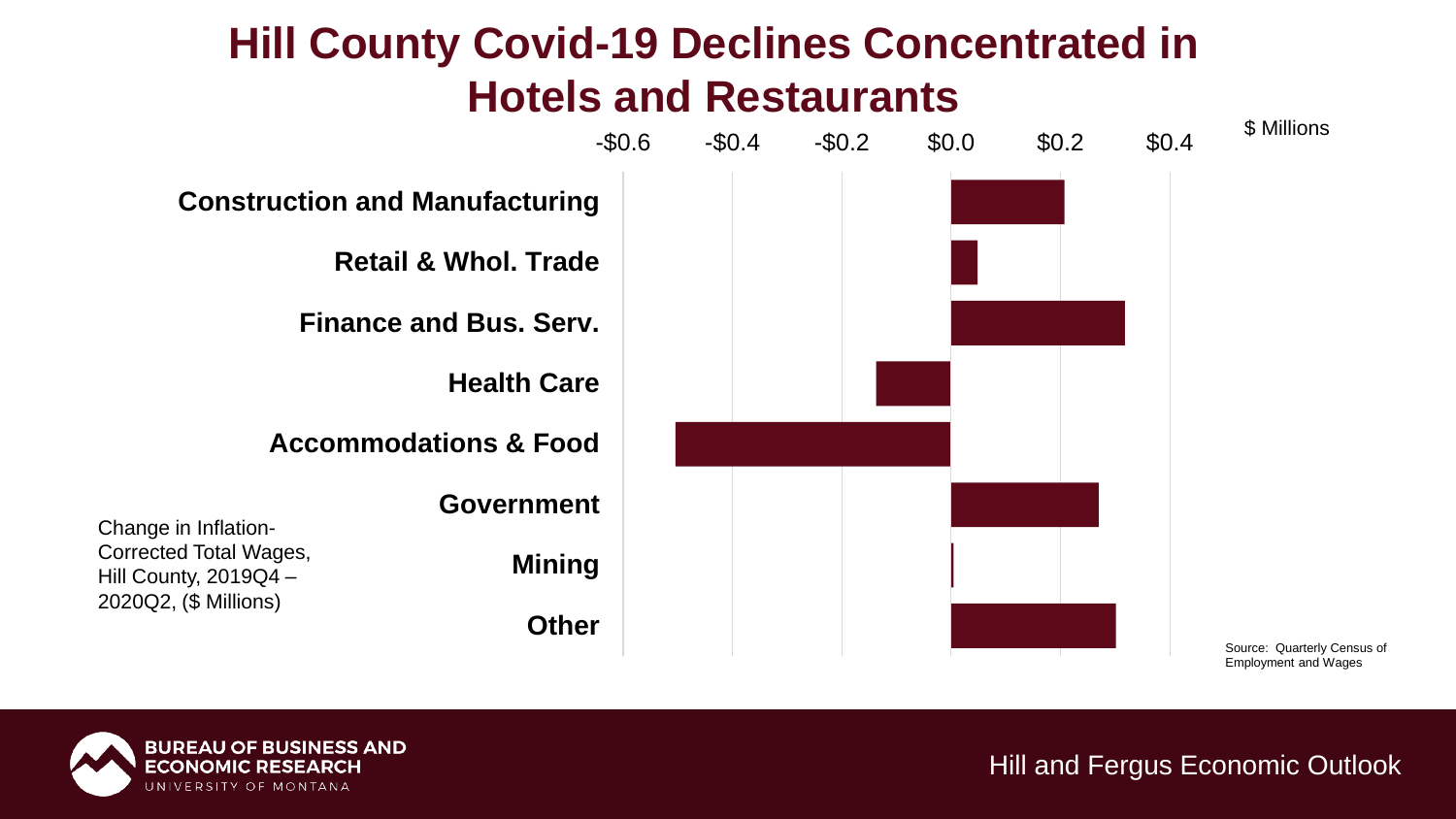### **Covid-19 Declines in Wages Were Broad-Based in Fergus County**

-\$1.6 -\$1.4 -\$1.2 -\$1.0 -\$0.8 -\$0.6 -\$0.4 -\$0.2 \$0.0 \$0.2



Source: Quarterly Census of Employment and Wages

\$ Millions

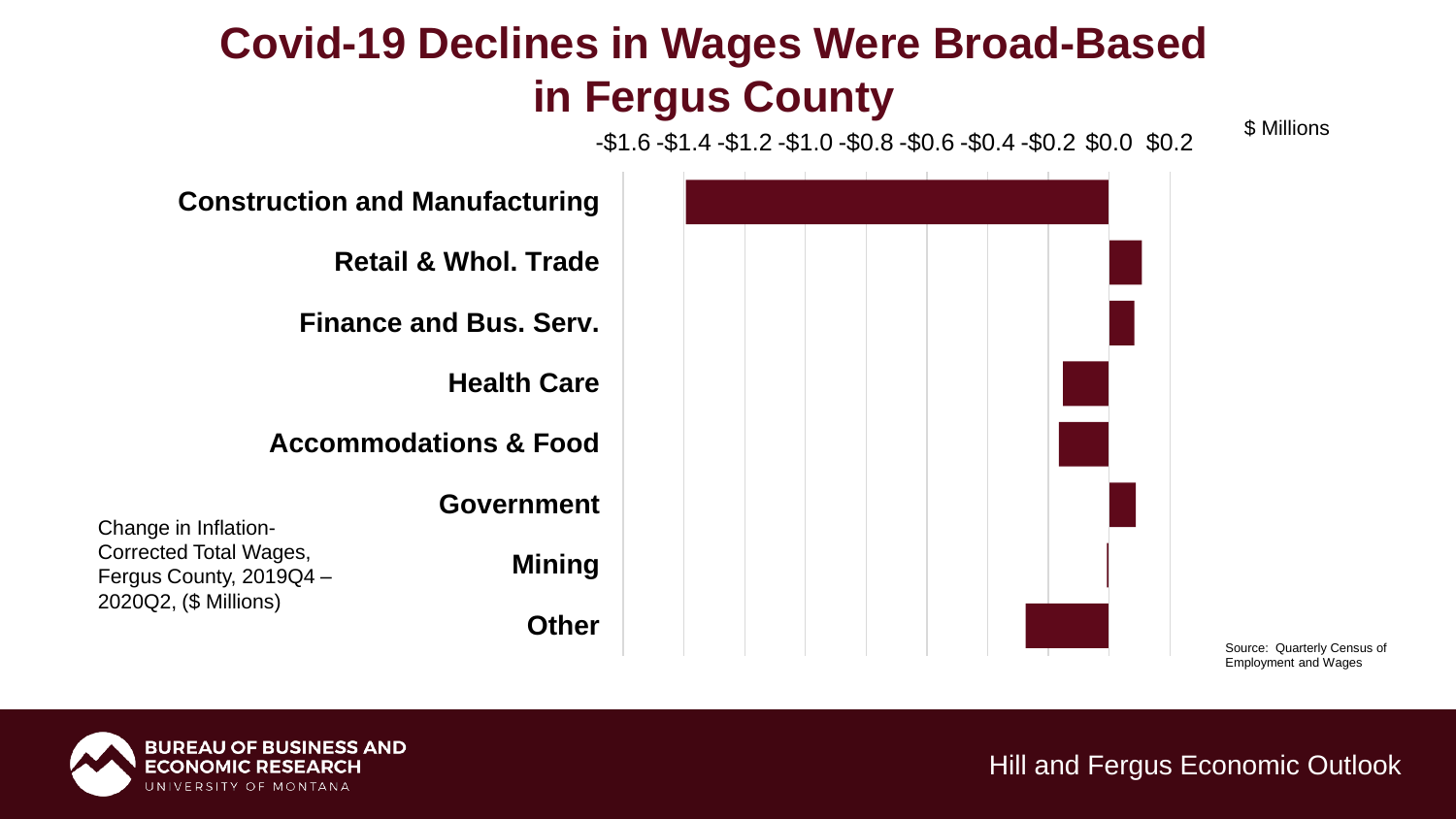### **Hill County's Recession Experience**

Employment, Wages and Salary and Income Growth, Actual and Forecast, Percent



Source: IHS Markit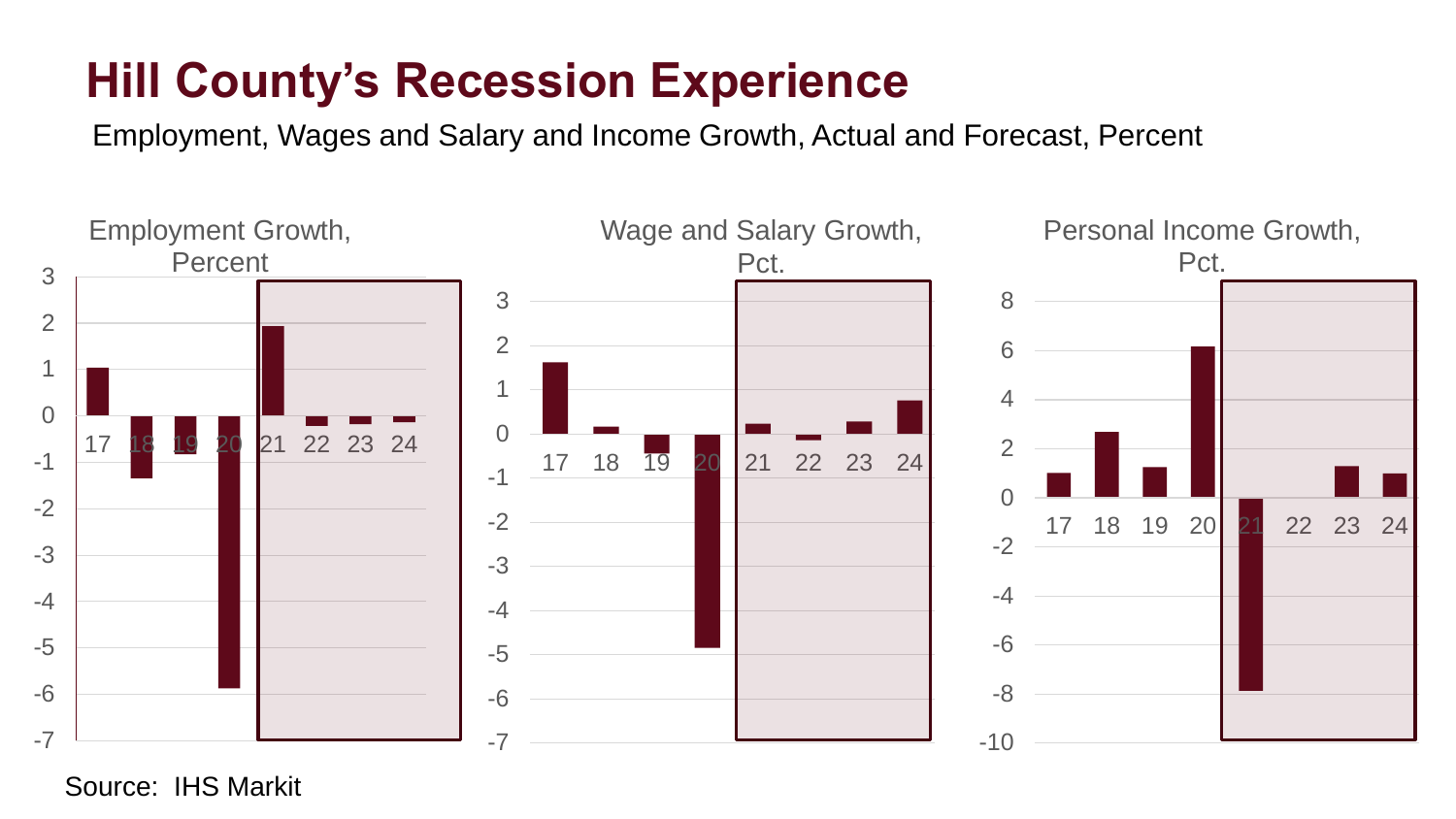### **Fergus County's Recession Experience**

Employment, Wages and Salary and Income Growth, Actual and Forecast, Percent



Source: IHS Markit